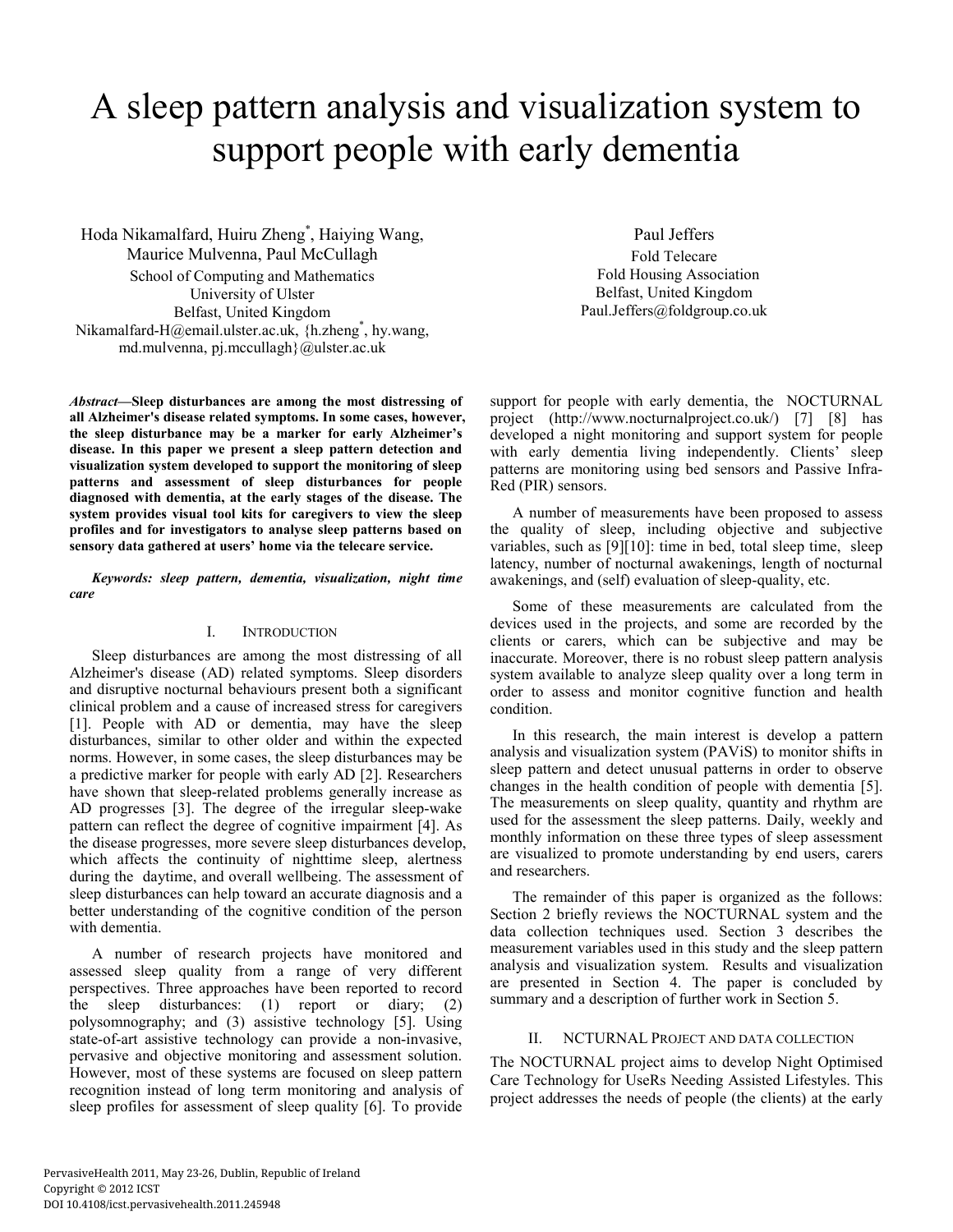stages of dementia at night, as well as those of their families and carers. In the NOCTURNAL system, a set of sensors is installed to monitor and manage the client's activities at night.

#### *A. System Setting*

 An example of NOCTURNAL system setting is illustrated in Figure : bed occupancy sensor, PIR sensors (in the bed room hall way, kitchen, bath room), door contact sensors, and kitchen appliance sensors. For the sleep monitoring, the data we used are collected from the bed occupancy sensors, bed room PIR, and hall way (outside of the bedroom) PIR, all 24 hours a day.



Figure 1 An example of NOCTURNAL system setup [5]

The participants in this study are elderly people with early stage dementia diagnosis who live independently, with telecare support, provided by the FOLD telecare. All the data used in this paper are collected from a single female client, Mrs. F, as an exploratory piece of research.

The data preprocessing in this study used the same rules as in [5]; readers are referred to this paper for a more detailed description.

### *B. Sleep measurement varibles*

Three measures are used to monitor the shifts of sleep patterns and to assess the sleep changes [5], This is a set of parameters which try to quantify the different aspects of the resting periods. Taken together they provide a comprehensive indication of the effectiveness of the rest the client is experiencing.

### *1) Quantity of sleep*

This variable tracks the total amount of time the person spends in bed during each 24 hour period starting at 12 midday each day. It may show a high degree of variation from day to day but the average trending over extended periods is a good indicator of how much rest the client is getting overall.

# *2) Quality of sleep*

Quality of sleep is assessed by looking at the number (sleep episodes) and duration of periods spent in bed over the 24 hour period. Generally the fewer and more extended these are - the better the quality of the rest period.

### *3) Rhythm of sleep*

This variable seeks to track this by visualising when the client take their rest period in the 24 hour period. This can

change slowly so monitoring over weeks or months is required. Monitoring and attempting to support and stabilise this aspect is an important objective of the Nocturnal project.

#### III. SYSTEM IMPLEMENTATION

The sleep pattern detection and visualization system, PAViS, is implemented using Java. A MySQL database is used to store sensory data obtained from the NOCTURNAL system. The database contains time stamped data and each sensor's status.

# *A. Architectural Framework*

In order to embrace flexibility and robustness, the system was designed using a three-tier architecture (Figure 2): *presentation tier*, *application tier* and *data tier*. The *Presentation tier* offers a user friendly interface while the *Application tier* controls functionalities and manipulates underlying logical connection of information flows; finally, the *Data tier* handles information storage and retrievals from database.

*Presentation Tier:* Visualization is one of the key issues in telecare systems as telecare staff and the clients' carers may not be fluent ICT users.

In this research, we provide several informative types of visual feedback on client's daily, weekly and monthly sleep information and profiles, including:

- (1) Daily sleep pattern which displays a client's daily sleep – wake cycles;
- (2) Weekly sleep pattern which includes:
- Client's daily sleep pattern over past 7 days. This section enables convenient visual comparison of sleep patterns and detection of unusual days;
- Summary and trend of seven days of daily sleep-wake episodes; and
- Summary and trend of seven days daily amount of sleep time.
- (3) Monthly sleep pattern which includes:
- Summary and trend of four weeks of daily sleep-wake episodes; and
- Summary and trend of four weeks daily amount of sleep time.

These visual feedbacks reflects the quantity, quality and rhythm of the daily sleep pattern, and data can be selected over a chosen period of time.

*Presentation tier* is implemented using the Java libraries JFreeChart (http://jfree.org/jfreechart/) to visualize the information graphically.

*Application Tier:* This tier is the middle layer which bridges the gap between user interface and underlying database, hiding technical details from users of the system. Java classes in this tier receive requests coming from the *presentation tier*. By processing these requests, *application tier* classes decide which sensory data is needed from database in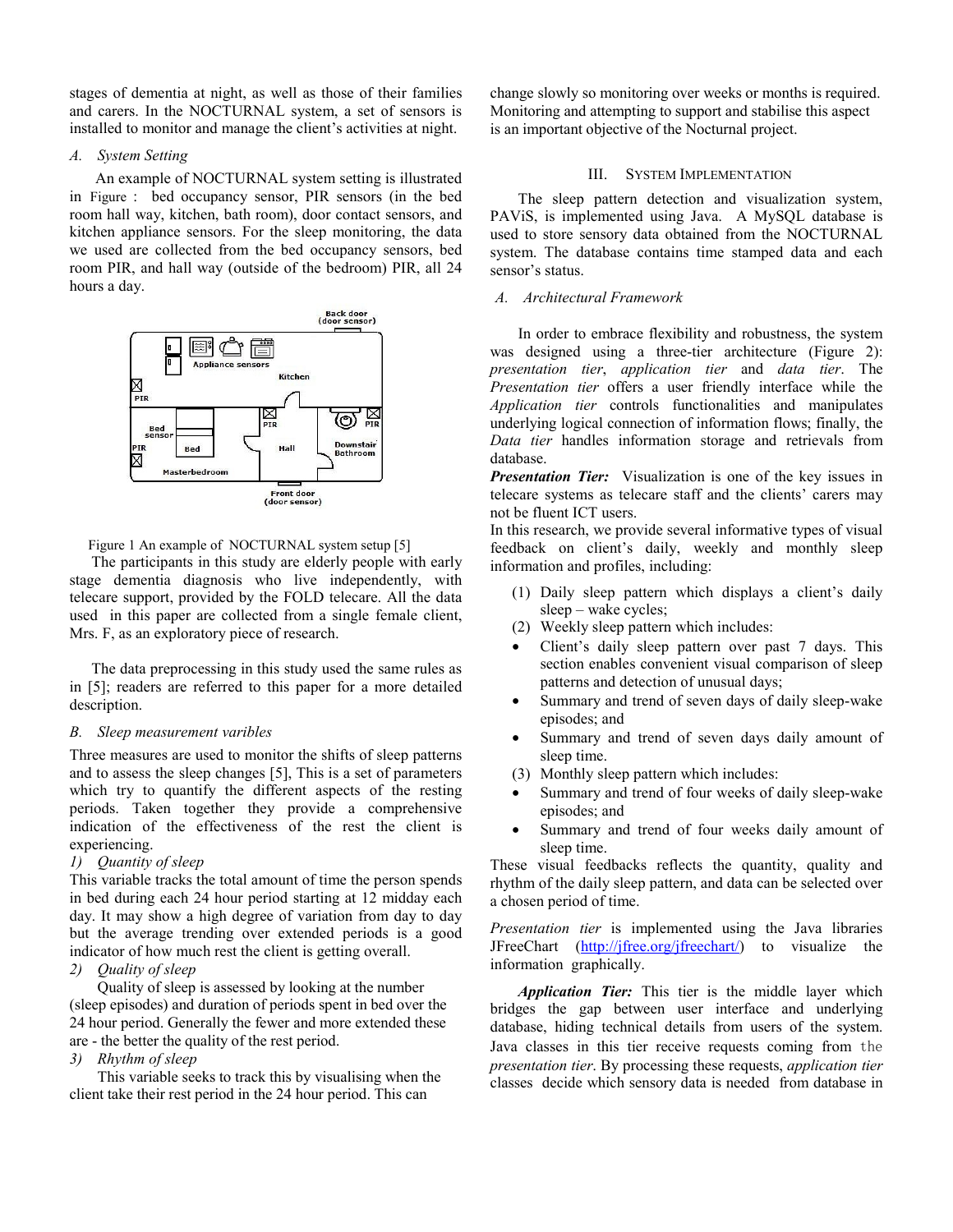order to prepare requested graphs. After receiving sensory data from *data tier*, the *application tier:*

- (1) Detects valid start and end points of each sleep episode;
- (2) Calculates length of valid sleep episodes;
- (3) Calculates number of valid sleep episodes;
- (4) Calculates sleep trend line;
- (5) Summarizes the sleep pattern of client;
- (6) Groups data for 7 days or 4 weeks in an appropriate data structure to be used by the *presentation tier*.

*Data Tier:* Java classes in the *data tier* are responsible for



Figure 2. The architecture of the proposed Sleep Pattern Detection and Visualization system

handling requests of the *application tier* for sensory data. These classes use JDBC to access the MySQL database, which is connected to the NOCTURNAL system and contains sensory data.

#### *B. Graphical User Interface*



Figure 3. User friendly calendar opens by pressing "Select Date" button; after choosing desired date, the calendar closes and the selected date appears in the text box

PAViS provides a user friendly calendar for the user to select the desired date. The calendar shows valid days for which data is available in the NOCTURNAL database (Figure 3). The calendar feature is available for viewing a daily, weekly and monthly sleep profiles.

PAViS provides daily, weekly and monthly sets of graphical feedback or summary using an associated tab. To keep a consistent design theme different background colours are used , blue for daily information, green for weekly information and pink for monthly information.

Figure 4 visualizes the daily sleep pattern of the client on a date selected. The numbers of sleep episodes and total sleep time of the day are automatically calculated and displayed on the graph. The total sleep period (rhythm), the longest sleep period and the NOCTURNAL awaken (out of the bed) times are also clearly displayed. The system also provides a 'zoom in/ out' function to allow detailed analysis of the



Figure 4. Summary of client's daily sleep pattern. The x-axis represents the time, from 12.00 o'clock to the next 12.00 o'clock. The y-axis indicates the sleep status: '0' is out of bed, and '1' is in bed. Selected date is shown in text box. Total sleep hours and number of sleep episodes are shown above the graph.

#### events.

 As illustrated in Figures 5, the weekly tab contains three subtabs for three types of weekly sleep information: sleep pattern; sleep hours and sleep episodes. In order to view these three types of information on a desired week, the user selects first day of that week from the calendar. By pressing "Show Graph" button, the associated graphs of selected week will appear on



Figure 5. An illustration of a client's weekly sleep pattern. The x-axis is the time in 24 hours from 12.00 o'clock to